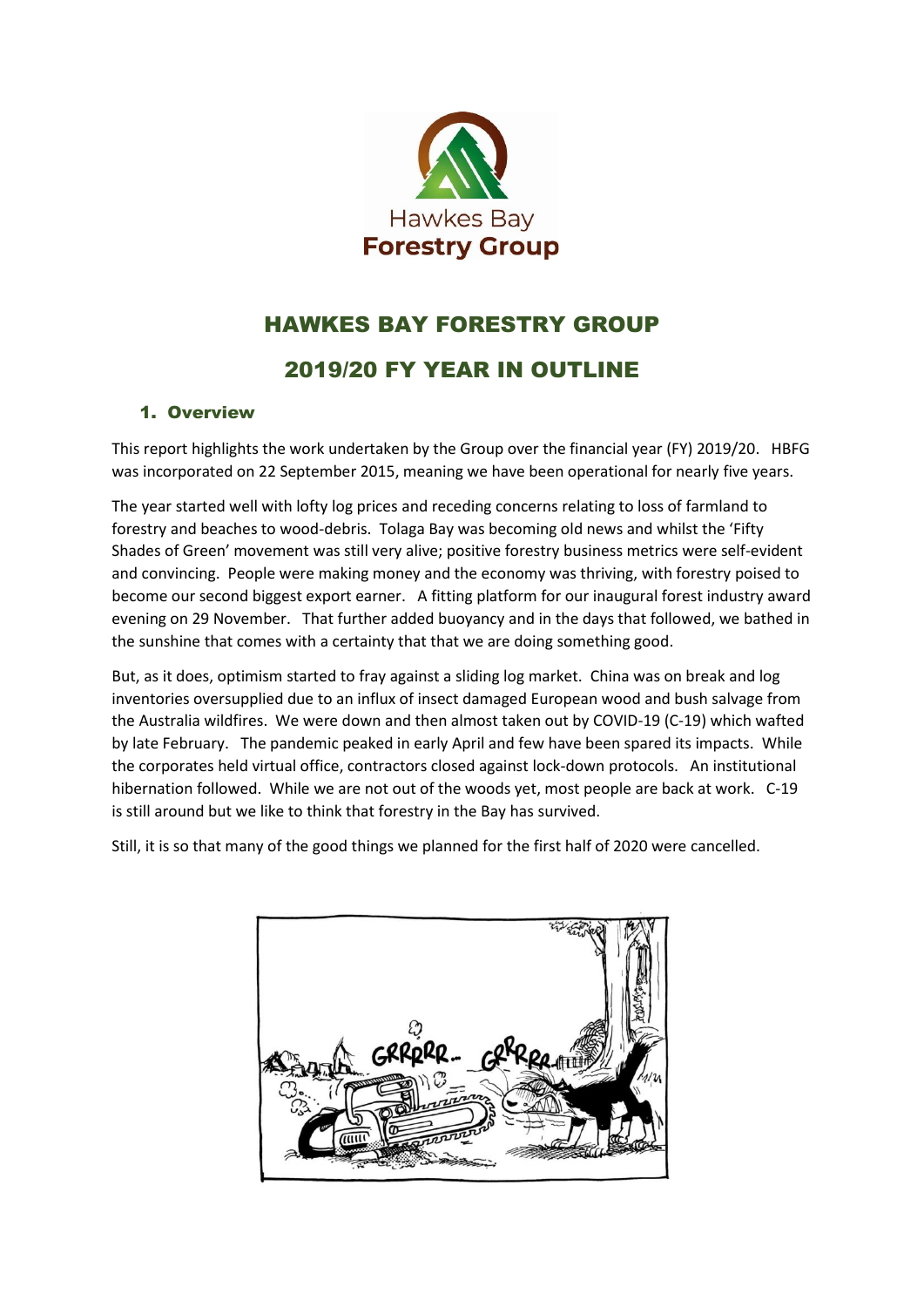# 2. Corporate framework

#### Membership

The year brought 3 changes in HBFG membership: PF Olsen Ltd and IFS Growth both left, while John Turkington Ltd, joined the Group. The present membership comprises the following 10 members, all of whom have significant forest responsibility in the region:



#### **Governance**

The 2018/19 AGM held on 18 July 2019 agreed to reform the HBFG Committee as follows:

- Matthew Croft Chair
- Steve Bell Deputy Chair
- Keith Dolman Secretary/Treasurer
- Tim Sandall **Committee**
- Ben Douglas Committee
- Dylan Foster Committee
- Jackie Egan Committee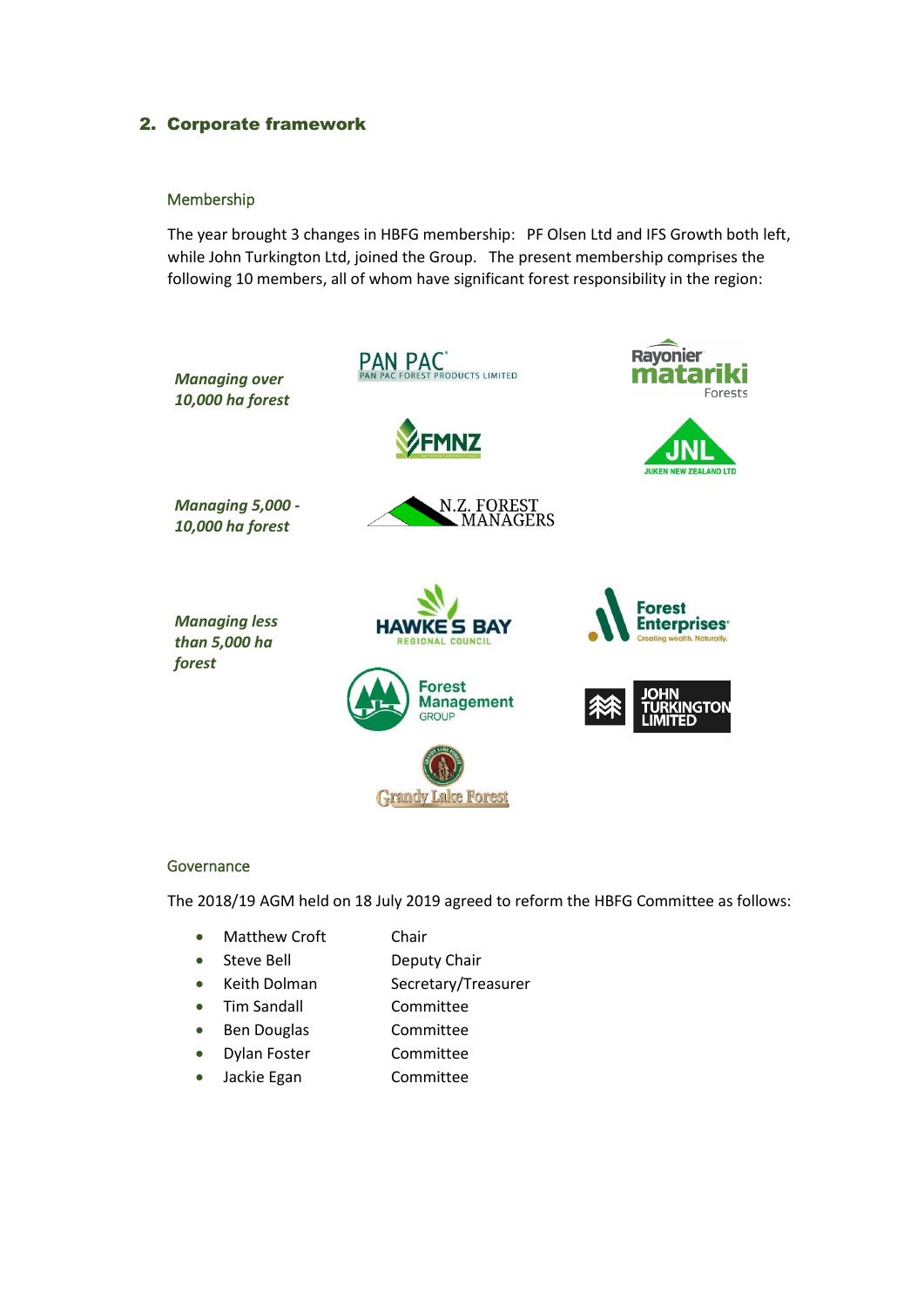# 3. Significant calendar events FY 2019/20

| 2019 | April     | Meeting with Wairoa District Council at Pan Pac (03/04/19)   |
|------|-----------|--------------------------------------------------------------|
|      |           | Meeting HBFG Environmental Working Group (30/04/19)          |
|      | May       | Careers Expo Pettigrew Arena (20-21/05/19)                   |
|      | June      | Meeting HBFG Environmental Working Group (11/06/19)          |
|      |           | Joint Wood Council Meeting Wellington (12/06/19)             |
|      |           | Opening Napier/Wairoa Rail line (14/06/19)                   |
|      |           | Full page HBFG Editorial/Advertisement in HB Today newspaper |
|      | July      | HBFG AGM and General Meeting (23/07/19)                      |
|      |           | HB Bay Primary Producers Round Table meeting (30/07/19)      |
|      | August    | Establishment of Awards Committee (05/08/19)                 |
|      |           | Meeting HBFG Environmental Working Group (13/08/19)          |
|      | September | Planning meeting ahead of HBFG Chair's leave (02/09/19)      |
|      |           | HBFG General Meeting (11/09/19)                              |
|      |           | HB Speedmeet Day / Hastings Boys High School (12/09/19)      |
|      |           | Safetree custom Training for Contractors (23-24/09/19)       |
|      | October   | Meeting HBFG Environmental Working Group (15/10/19)          |
|      |           | Forest Industry Award Judging (29/10/19)                     |
|      | November  | CATE Conference, Napier (19-21/11/19)                        |
|      |           | Joint Wood Council Meeting Wellington (27/10/19)             |
|      |           | HBFG / MOE Hui / catchup meeting (28/11/19)                  |
|      |           | HB Forest Industry Awards Dinner (29/11/19)                  |
|      | December  | HBFG General Meeting (04/12/19)                              |
|      |           | Awards Evening meeting / de-brief (11/12/19)                 |
| 2020 | March     | Meeting in Wairoa on rates policy review (2/03/20)           |
|      |           | Zoom HBFG General Meeting (04/03/20)                         |



*HBFG promotes well-managed plantation forestry in Hawkes Bay*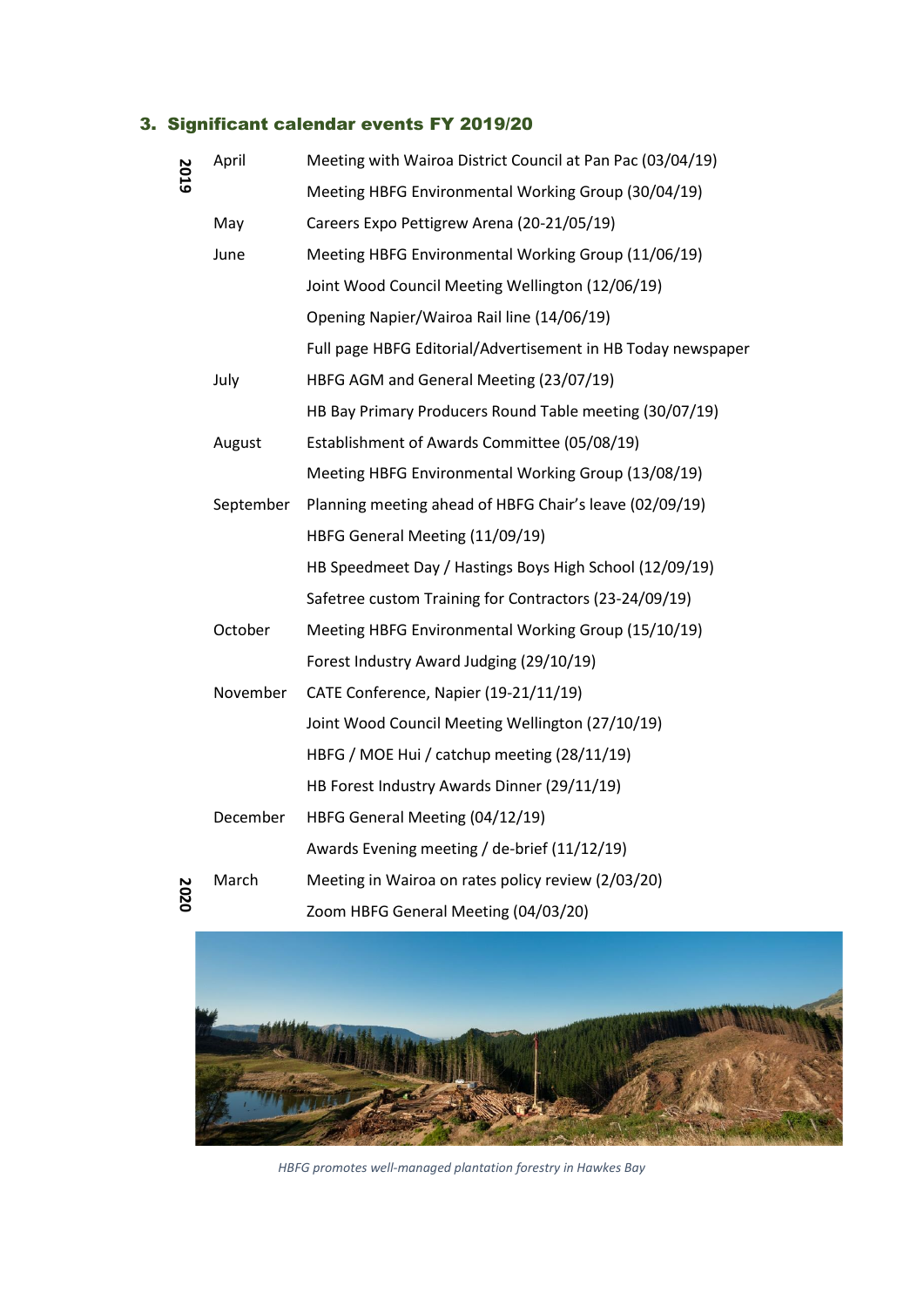# 4. What is HBFG trying to achieve?

We operate at a time of a hyped public interest in landuse buttressed by a 24/7 media coverage thirsty for headline news. And there are genuine concerns. But so too are there signifant positives in forestry which may not be realised without public belief. We need a balanced regulatory hand and best ensuring this is the primary work of the HBFG.

It follows that HBFG recognises three priorities:

- Promoting awareness of how forestry supports supports social, economic and **environmental health in the bay**. We seek this through dialogue, understanding and collaboration with councils and communities.
- **Encouraging more people to want to work in forestry**. We erase entrenched bias against forestry work and promote its ample and diverse opportunities.
- **Seeking improvement in forestry's environmental performance.** We recognise shortcomings and bring expert knowledge, local context and balance to policy and regulatory change.

The above are key, we think, to securing our social license to practice forestry in the Bay.

### 5. Work Priorities

#### Promoting awareness of how forestry supports social, economic and environmental health

- Plans for field day outs for HBRC, WDC and the Primary Producers Group were scuttled by C-19. Ditto for the annual Careers expo.
- On 14 June, HBFG was on a train to Wairoa. This line was damaged by a storm in 2012 and then mothballed. A start was made with some logs toking the ride to Napier port before C-19 closed the industry down.

What happens next depends on Kiwi Rail's capacity to make log transport cost-effective



*KiwiRail envisages this line logs taking up to 5,714 trucks a year off the road and reducing carbon emissions by 1300 tonnes.*

The 'Fifty Shades of Green' campaign gained momentum with WDC front-footing the concern for loss of farmland to blanket tree planting. Government's Billion Trees campaign and climate change policies are seen by some to confer unfair advantage. This position, they say, is exacerbated by new environmental compliance costs which are eroding profitability of sheep and beef farming. All this has generated a stream of requests, many though our website, for forestry's positioning.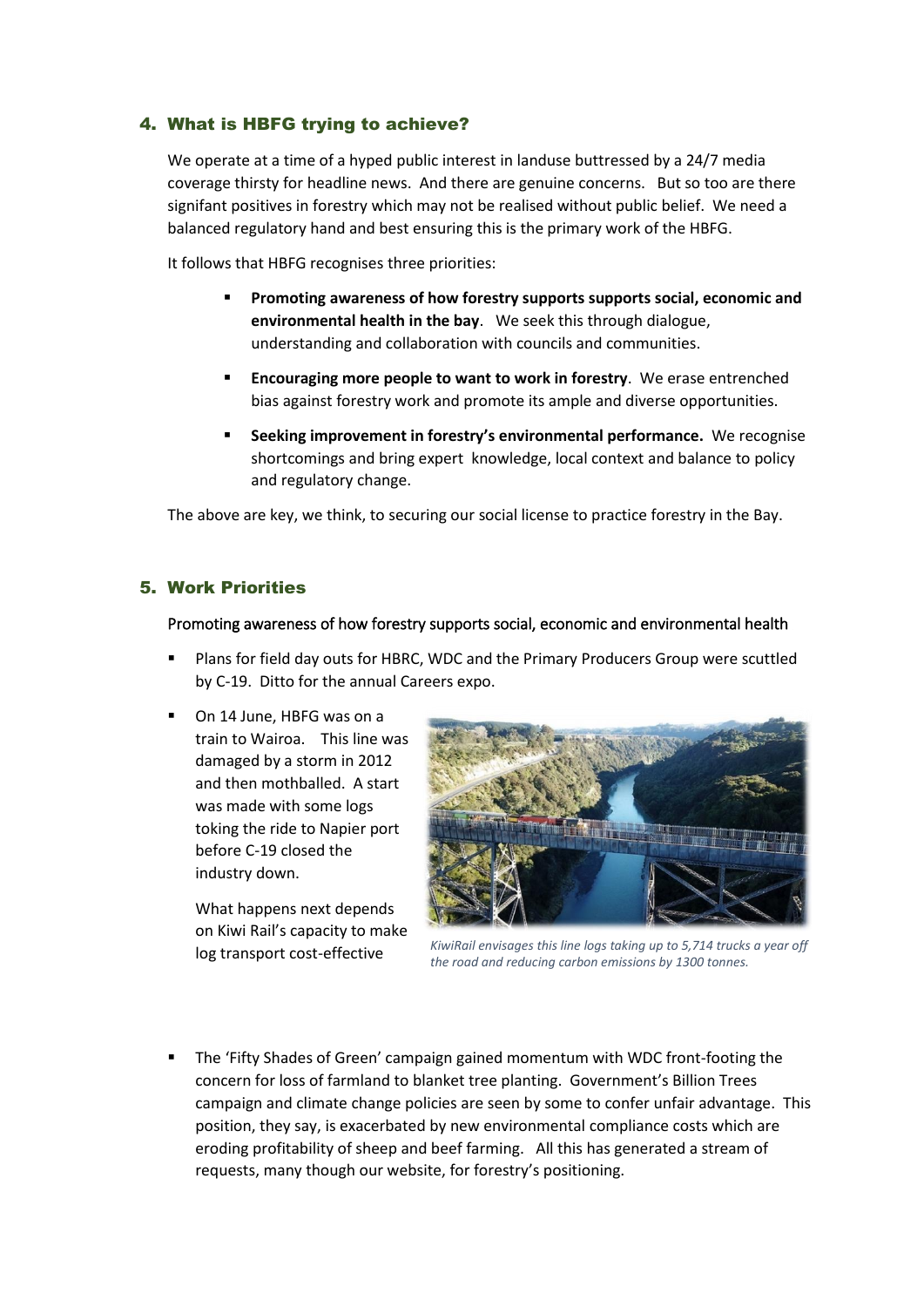- HBFG prepared full page newspaper features (editorial and advertisement) in June 19 and February 20 in the HB Today newspaper. These addressed the concerns around loss of farmland to forestry, offsite wood debris flows, foreign ownership, and carbon farming, all being drivers of the anti-forestry space. Key points included:
	- o Government policy will ultimately determine how many trees are planted.
	- o The result of the present wave of freshwater reforms, threat of synthetic meat and more climate change induced droughts, will mean costs will outstrip returns for many sheep and beef hill country farms in the long term.
	- o As for foreign ownership, most sales over the past year have been of existing forests between different overseas companies.
	- o No HBFG members manage forests just for carbon returns
- A July 19 meeting of the HB Primary Producers Round Table was bigger than usual, with inclusion of civic leaders and top executives of HBRC, MPI and Te Uru Rakau. The idea was to see how we can work together to support each other through C-19 and the North Island drought.



*HBFG was one of a small group asked to present to national governance bodies on the impacts of C-19 and the drought*

On 29 November we held HB's inaugural forest industry awards. Management was contracted out to Public Impressions and feedback was very positive. Fortyseven people were nominated for 15 award categories. The evening was followed with a 14-page newspaper supplement which held forestry as integral to HB's social, economic, and environmental well-being. The event was self-funding from sponsorship and dinner ticket sales



*Keri Elliot of Elliott Logging Ltd was a popular winner of the supreme award of "Skilled Professional of the Year'*

On 1 April, the HBFG CE presented to a group of 30 Asia and Pacific government officials studying governance at the Eastern Institute of Technology (Taradale). Feedback from the international visitors and attending EIT staff was highly appreciative. We have subsequently received a request to do this again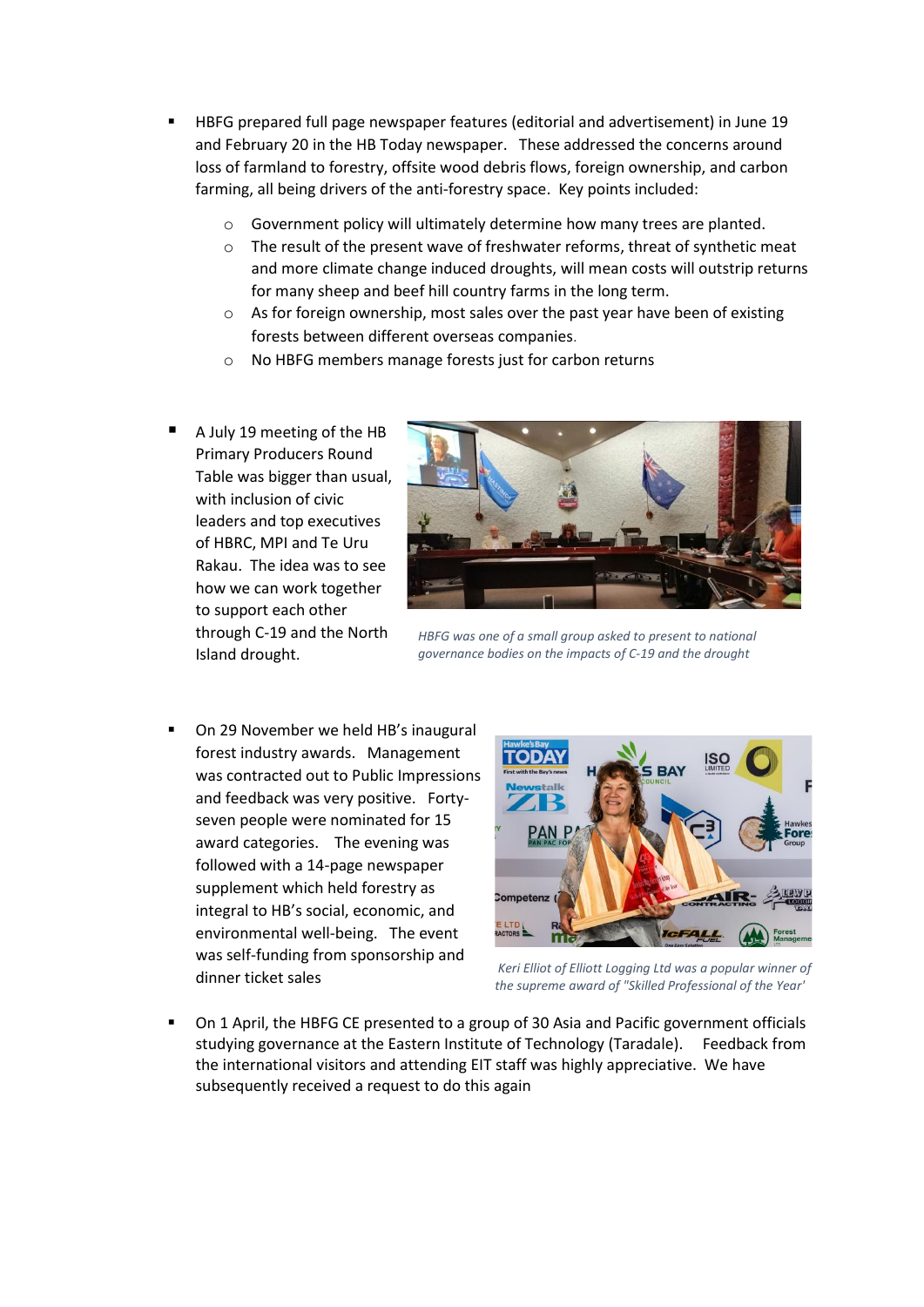#### Encouraging more people to want to work in forestry

Over three days in late November HBFG fronted a display booth at the CATE conference. With an audience of 500+ school career advisers, this was an exceptional opportunity to change perceptions of forestry in a group that has been considered less-than helpful. Our panellist (Luke Williams, of FMNZ) provided an formative insight on his journey through the labyrinth of choices leading to a happy place in forestry.



*CATE provided an upbeat opportunity to improve the way career advisers nationwide view forestry work*

In September, HBFG attended the Speedmeet in Hastings Boy's High School. This event provides a rapid-fire introduction to career opportunities for students considering leaving school. It focuses on apprenticeships and trades. Significant employers in the Bay attended, including the emergency and armed services, teaching and training bodies and the primary sector.



*Tom Arnold (Pan Pac) supported the HBFG desk at this year's Speedmeet ~ nearly all schools in HB attended*

- C-19 again scuttled the planned Inzone Bus visits to Hawkes Bay HB schools (now reset for July 2020).
- The pandemic also delayed installation of the HBFG funded Careers Kiosk (a mobile form of the interactive computer system featured on the Inzone Bus). The kiosk was set up at the end of lockdown and we gather has since been well patronized. This investment has been very much appreciated.



*HBFG funding of a Kiosk at Napier Boys seeded like-initiatives elsewhere*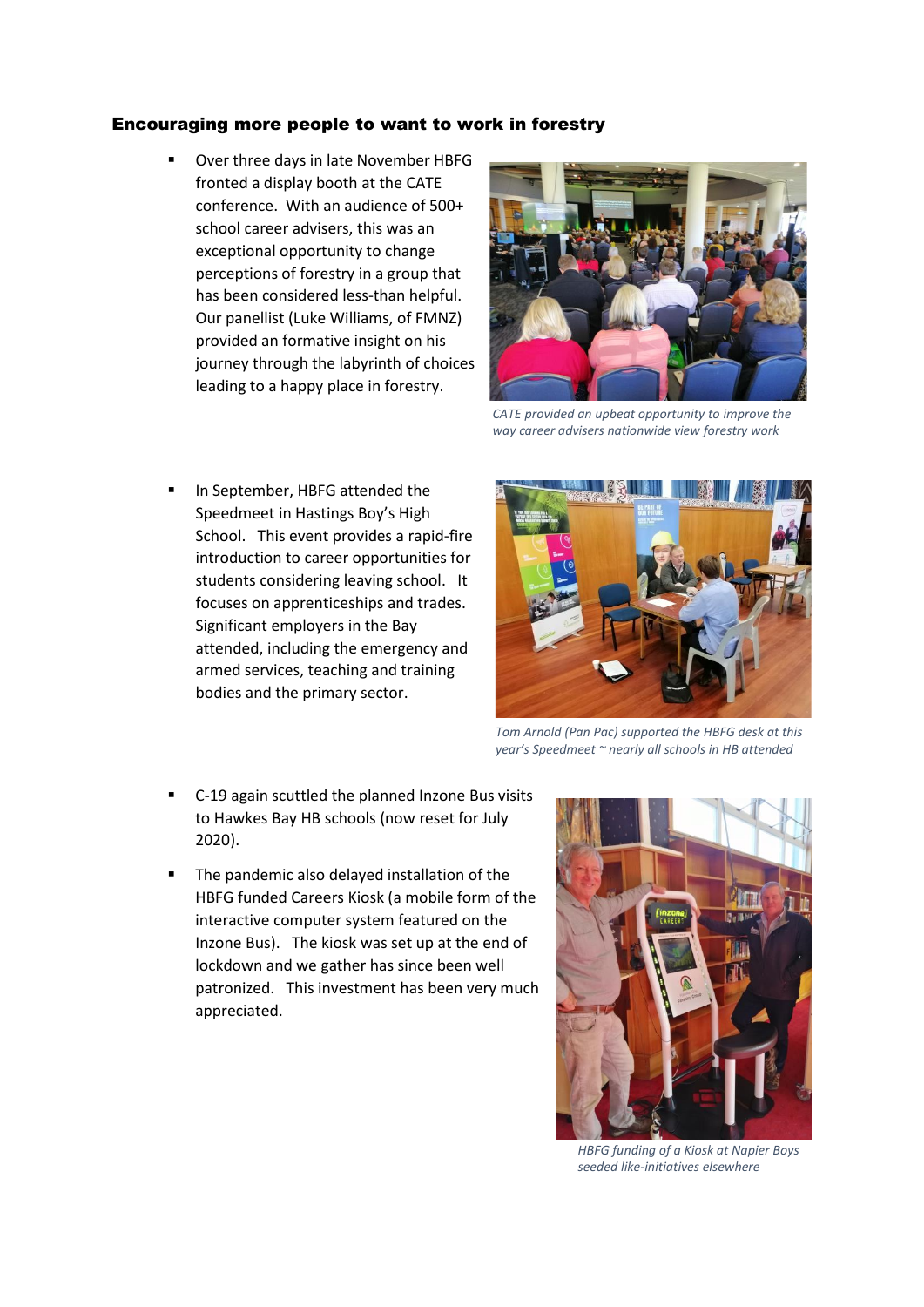## Seeking improvement in forestry's environmental performance

**• The HBFG Environment Working Group (EWG) expanded its mandate to cover all things** environmental. Membership too was enriched with representation from John Turkington Ltd. This group meets regularly and comprises the following members:

| Jo Field (chair)            | Pan Pac     |
|-----------------------------|-------------|
| Andy Fleming / Kelsey Tills | RMF         |
| Jacqui Egan                 | N7FM        |
| Mark Roper                  | <b>FMNZ</b> |
| Graham Douglas              | JNL         |
| Stephen Sykes / Paul Barret | <b>HBRC</b> |
| Myles Guy                   | JTL         |
| Keith Dolman                | HRFG        |

## ▪ **Policy change for Outstanding Water Bodies (OWB) –Plan change 7 (P-7)**

- Late 2019 HBFG contracted a legal service to assist our submission on P-7. We agreed that member companies intending to submit may adapt this template having regard to perceived values attached to the water bodies in their sphere of management influence. From the bulk submission, they could either pick and choose the relevant points to submit under their company letterhead or use the same HBFG submission, including relevant maps with each individual company submission
- The HBFG submission recognised that P-7 has a fundamental flaw in that it proposes to identify both certain coastal waters and freshwater as outstanding water bodies. We noted that some provisions for coastal water are included under headings that relate to freshwater. We opposed the mixing of the different RMA powers on account that this has led to the confusing identification of "outstanding" and "significant" values for both freshwater and coastal water. Having noted the high bar that the RMA applies to protecting outstanding freshwater bodies and suggested that it is not appropriate to apply the classification to the entire river. There should be more particular identification of the areas that are outstanding. We asked to consider splitting the river up having clearly identified the various areas of outstanding values.

### ▪ **National Policy Statement for Indigenous Biodiversity (NPS-IB)**

- In March 20 we were alerted to an aggressive campaign by Forest & Bird for a policy that will safeguard native birds, bats, frogs, and lizards on private and public land. Particularly concerning was the reference to mobile fauna and the call for public conservation land to automatically have the status of a Significant Natural Area (SNA).
- With little time to spare we prepared a submission on proposed NPS-IB. Having noted that forestry prides itself on being environmentally responsible, we asked that NPS-IB be substantially amended on account that in its current form it will result in unnecessary